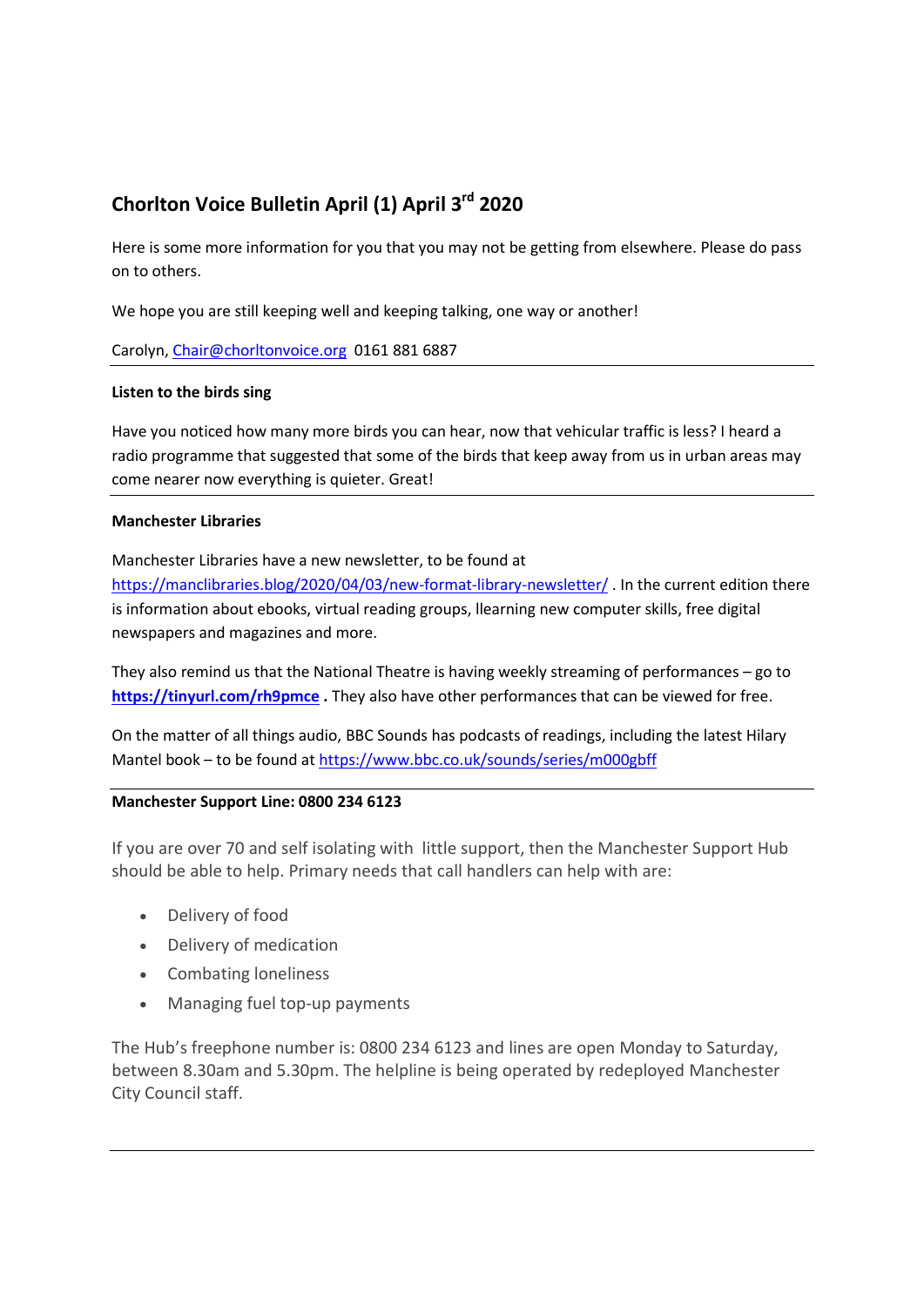# What if you become vulnerable or know of people who are?

If you have concerns that someone may be vulnerable, or could potentially become vulnerable in the weeks ahead due to having limited connections/family support, please contact the Care Navigator Service and /or Be Well:

- Care Navigator Service Tel: 0300 303 9650 or email mft.carenavigators@nhs.net
- $\bullet$  Be Well 0161 470 7120

Notices from the Chorlton Park Councillors – Mandie, Joanna and Dave

# Getting Up to date Information

To keep in touch with local developments we really do recommend that you sign up to regular email updates from the council. Just copy and paste the link below into google. Please do share what you learn with friends and neighbours who aren't on social media.

https://secure.manchester.gov.uk/info/500286/health\_protection/7903/wuhan\_novel\_coronavirus - public health england information

This way you will have the best up to date useful and helpful information - about the virus; help to manage your mental health whilst staying home; how and where to volunteer; and how to get support if you yourself are vulnerable - right down to the all-important bin collections.

# Bins

And on that one - hope fully you will already have seen that next week, for one week only (starting Monday 6 April), in response to feedback from councillors and residents, there will be one final green bin collection. Put out your green bin instead of your brown. After that the green bin collection will be suspended, so please put your food waste in your compost bin or grey bin if necessary. This is so that that the essential grey bin collections can continue for everyone, at a time of inevitably high levels of sickness and self- isolation in the BIFFA teams.

# We are still here for you...

As your councillors we, too, of course, are staying at home. You may not see us, but we are still here for you. So if you have any particular queries or worries or concerns about local issues, please don't hesitate to get in touch by email or phone - we are regularly checking in.

Our contact details are:

Mandie Shilton Godwin 07834 869204 cllr.m.shiltongodwin@manchester.gov.uk Dave Rawson 07904947851 cllr.d.rawson@manchester.gov.uk Joanna Midgley 07795 635059 cllr.j.midgley@manchester.gov.uk

Please stay safe and look after yourselves and your families